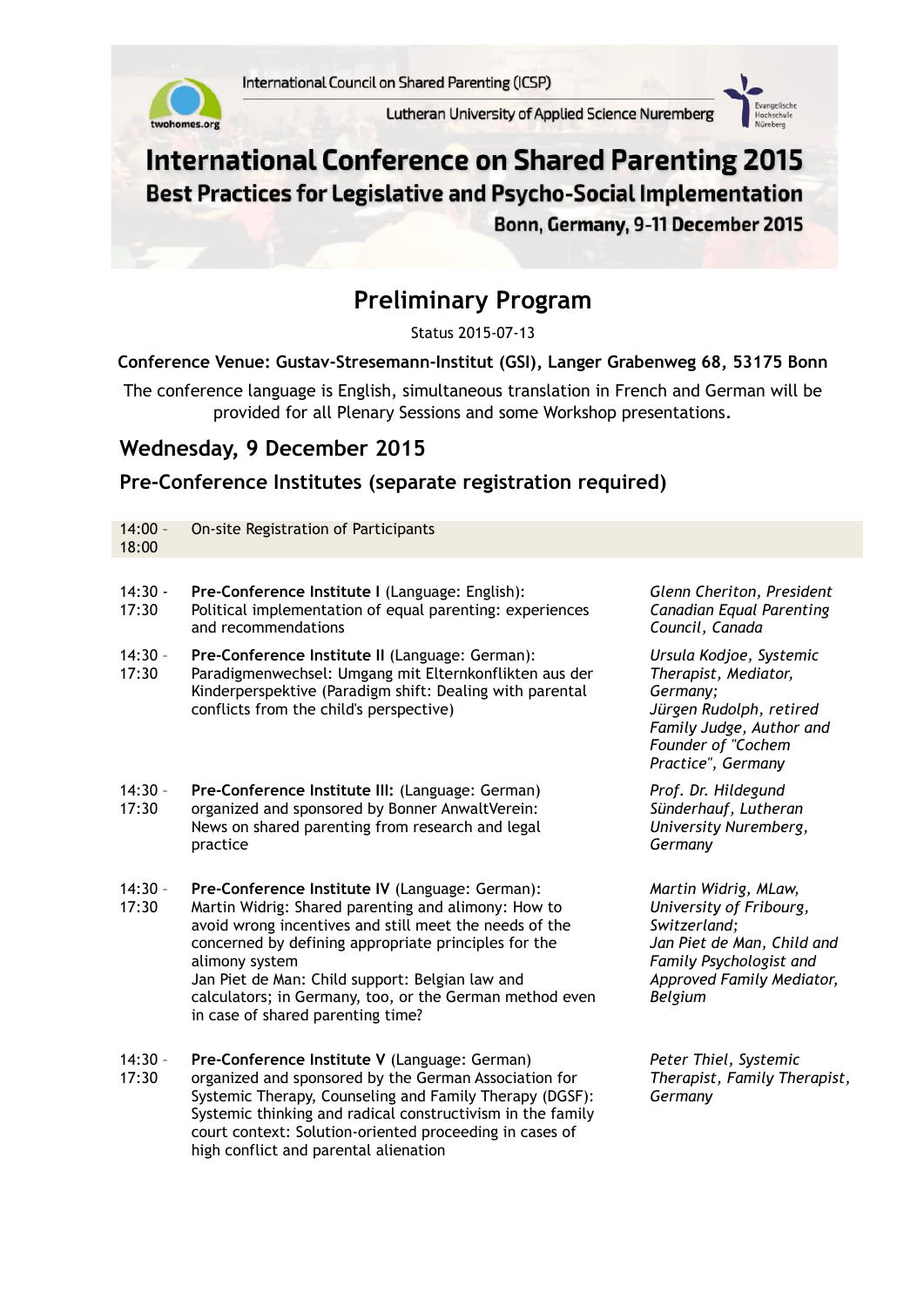## **Welcome Reception at the Old Town Hall of the City of Bonn**

Venue: Altes Rathaus der Stadt Bonn, Markt 2, 53111 Bonn

| 18:30 | Welcome Address          | <u>N.N., City of Bonn</u> |
|-------|--------------------------|---------------------------|
|       | Reception and Networking |                           |

# **Thursday, 10 December 2015**

| 09:30 | On-site Registration of Participants |                                                                                                                |
|-------|--------------------------------------|----------------------------------------------------------------------------------------------------------------|
| 10:00 | Welcome                              | Prof. Edward Kruk, MSW, PhD,<br>University of British Columbia,<br>ICSP President, Canada;                     |
| 10:10 | Introduction to the Conference       | Prof. Dr. Hildegund Sünderhauf,<br>Lutheran University<br>Nuremberg, Chair of Scientific<br>Committee, Germany |
| 10:20 | Welcome Address                      | N.N., Representative of Politics                                                                               |

# **Plenary Session I:**

**New Evidence from Empirical Research on Shared Parenting**

*Chair: Dr. Chantal Clot-Grangeat, Docteure en psychologie clinique, ICSP Vice-President, France*

| 10:30                                     | Shared parenting in Sweden and<br>elsewhere - are children different?                                   | Malin Bergström, PhD, Centre<br>for Health Equity Studies<br>(CHESS), Stockholm, Sweden |  |
|-------------------------------------------|---------------------------------------------------------------------------------------------------------|-----------------------------------------------------------------------------------------|--|
| 11:00                                     | Family parenting styles, custodial<br>arrangements and children's well-<br>being after divorce          | Kim Bastaits, Prof. Dimitri<br>Mortelmans, University of<br>Antwerp, Belgium            |  |
| 11:30                                     | Refreshment Break                                                                                       |                                                                                         |  |
| 11:50                                     | Shared parental responsibility for<br>children's education: Recent data<br>from Australia               | Dr. Alexander Masardo,<br>University of Bath, United<br>Kingdom                         |  |
| 12:20                                     | children's well-being in different<br>parenting and living arrangements<br>after separation and divorce | Dr. Alexandra Langmeyer,<br>Dr. Michaela Schier, German<br>Youth Institute, Germany     |  |
| 12:50                                     | <b>Additional Questions and Answers</b>                                                                 |                                                                                         |  |
| 13:00                                     | Lunch                                                                                                   |                                                                                         |  |
| <b>Workshops with Paper Presentations</b> |                                                                                                         |                                                                                         |  |
| 14:30                                     | Workshops with Paper Presentations<br>(see separate pages)                                              |                                                                                         |  |
| 16:00                                     | Refreshment Break                                                                                       |                                                                                         |  |
| 16:30                                     | Workshops with Paper Presentations<br>(continued)                                                       |                                                                                         |  |
| $17:00 - 18:00$                           | <b>Workshop Discussion</b>                                                                              |                                                                                         |  |
| 19:30                                     | Conference Dinner (Römersaal/GSI)                                                                       |                                                                                         |  |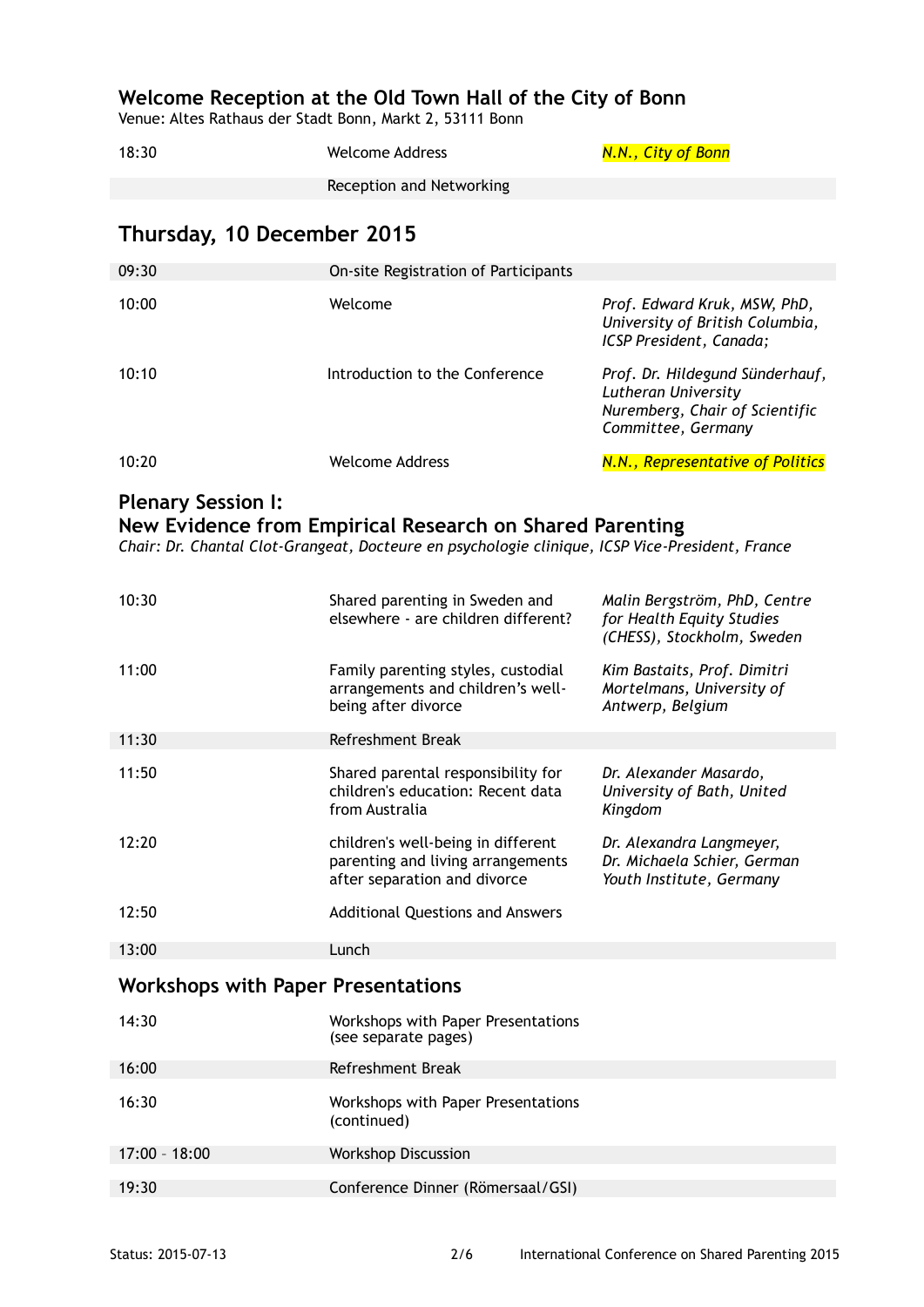# **Friday, 11 December 2015**

# **Workshops with Paper Presentations (continued)**

| 09:00 | Workshops with Paper Presentations<br>(continued) |
|-------|---------------------------------------------------|
| 10:00 | Workshop Discussion and<br><b>Conclusions</b>     |
| 11:00 | Refreshment Break                                 |
|       |                                                   |

#### **Plenary Session II: Implementation of Shared Parenting in Legal Systems** *Chair: Dr. Ioannis Paparigopoulos, Lawyer, Greece*

| 11:30 | Ongoing shared parenting reforms<br>in Denmark                | Jesper Lohse, Chairman,<br>Foreningenfar, Denmark                                                     |
|-------|---------------------------------------------------------------|-------------------------------------------------------------------------------------------------------|
| 12:00 | The legal development of parental<br>responsibility in Europe | Prof. Dr. Hildegund Sünderhauf,<br>Lutheran University Nuremberg,<br>Germany                          |
| 12:30 | Shared parenting and child support<br>in the US               | Dr. Ned Holstein, Founder and<br>Chairman of the Board of National<br>Parents Organization (NPO), USA |
| 13:00 | Lunch                                                         |                                                                                                       |

# **Plenary Session III: Conclusions from the Conference**

*Chair: Malin Bergström, PhD, Centre for Health Equity Studies (CHESS), Stockholm, Sweden*

| 14:30 | Results of Workshop S: Societal<br>Framework of Shared Parenting in<br>different Legal and Cultural<br>Environments | Dr. Alexander Masardo, United<br>Kingdom, Chair of Workshop S                                                                     |
|-------|---------------------------------------------------------------------------------------------------------------------|-----------------------------------------------------------------------------------------------------------------------------------|
| 14:45 | Results of Workshop L: Legislation<br>for Shared Parenting in Different<br>Legal and Cultural Environments          | Prof. Dr. Hildegund Sünderhauf,<br>Chair of Workshop L                                                                            |
| 15:00 | Results of Workshop M: The Role of<br>Family Mediation in the<br>Implementation of Shared<br>Parenting              | Jan Piet de Man, Chair of<br>Workshop M                                                                                           |
| 15:15 | Results of Workshop C: How to<br>Reduce High Conflict and Family<br>Violence?                                       | Prof. Edward Kruk, MSW, PhD,<br>Chair of Workshop C                                                                               |
| 15:30 | <b>Plenary Debate</b>                                                                                               | Moderator: Oliver Hunziker,<br>President of the Swiss Association<br>for Shared Parenting (GeCoBi),<br><b>ICSP Vice-President</b> |
| 16:30 | Refreshment Break                                                                                                   |                                                                                                                                   |
| 16:50 | <b>Conference Conclusions</b>                                                                                       | Prof. Dr. Hildegund Sünderhauf,<br>Chair of Scientific Committee /<br>Prof. Edward Kruk, MSW, PhD,<br><b>ICSP</b> President       |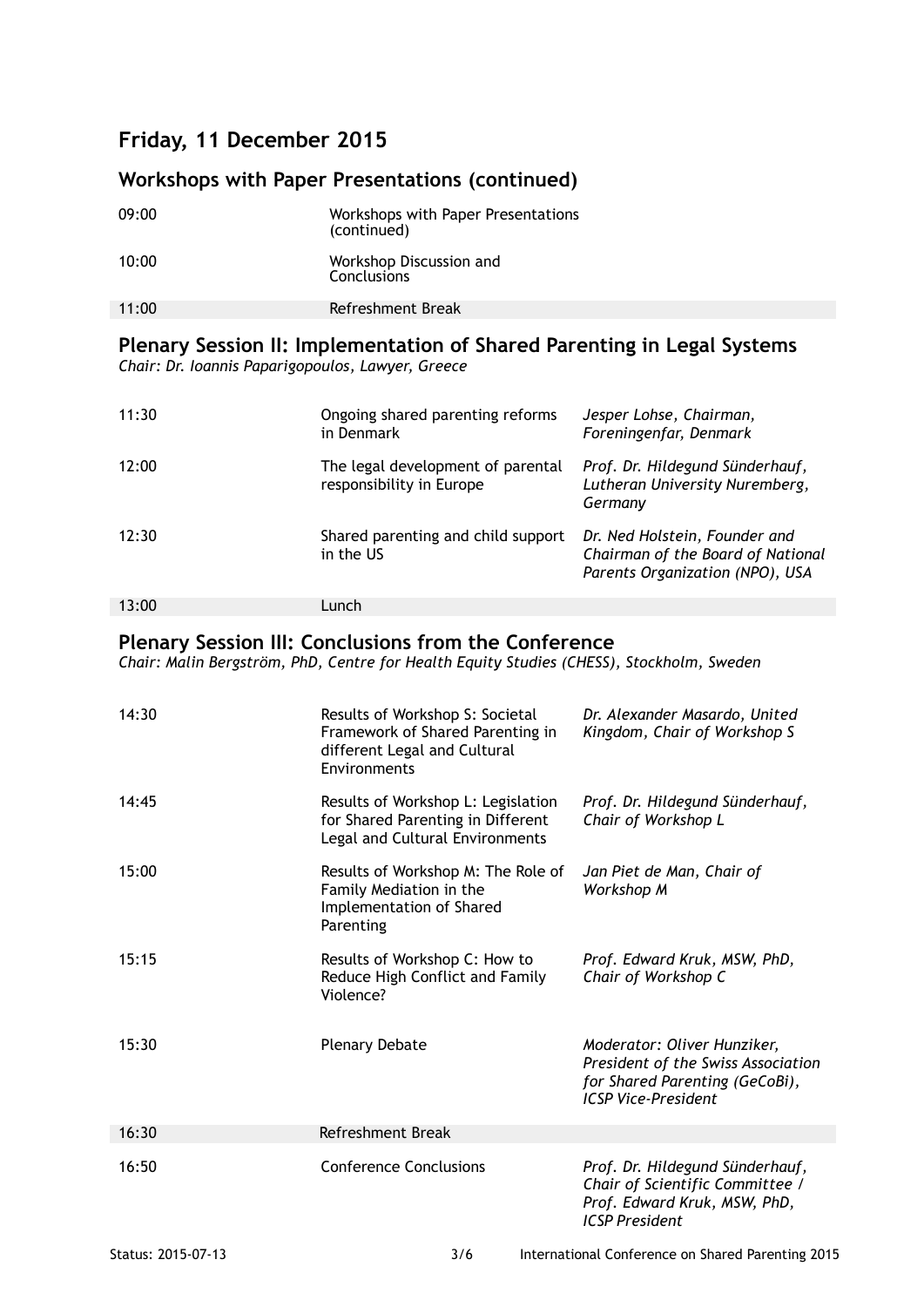| 17:20           | <b>Closing Remarks</b>           | Angela Hoffmeyer, ICSP Secretary<br>General |
|-----------------|----------------------------------|---------------------------------------------|
| 17:30           | End of Program                   |                                             |
| $18:00 - 20:00$ | Dinner                           |                                             |
| $20:30 - 23:30$ | Networking Cruise on Rhine River |                                             |

# **Saturday, 12 December 2015**

| $10:00 - 13:00$ | <b>ICSP General Assembly</b> | <b>ICSP Members and Invited</b><br>Guests |
|-----------------|------------------------------|-------------------------------------------|
|                 |                              |                                           |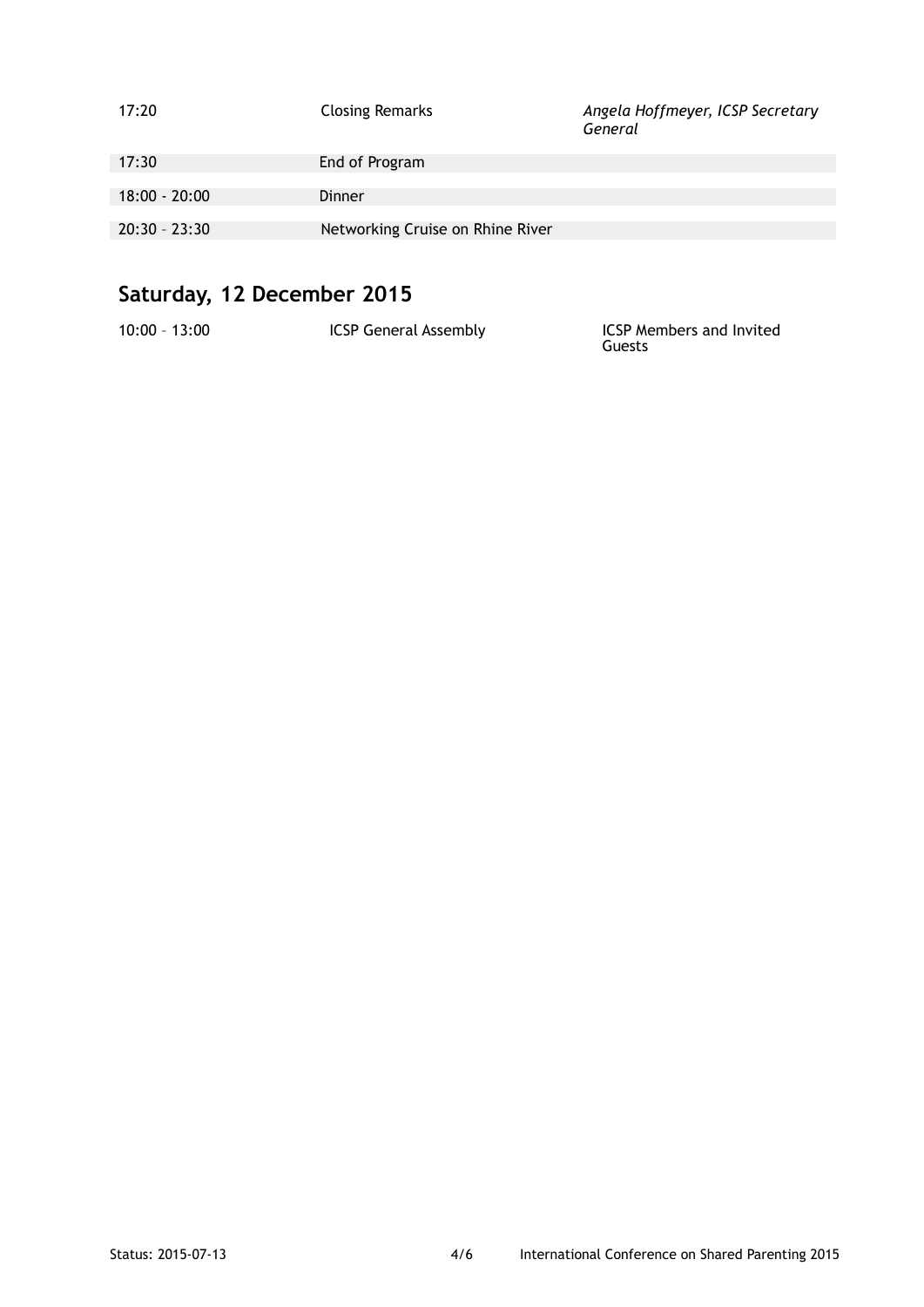### **Workshop I: Societal Framework of Shared Parenting in different Legal and Cultural Environments**

Obstacles and challenges in implementing and applying shared parenting principle in Malaysia

Parents with handicaps - prospects of shared parenting for separated parents with special needs

Loss of child well-being: A concept for the metrics of neglect and abuse under separation and divorce

Shared care in the UK: facts, figures and beyond *Dr. Tina Haux, University of Kent, United* 

An integrated approach to shared parenting *Dr. med. Vittorio Vezzetti, European* 

### **Workshop II: Legislation for Shared Parenting in Different Legal and Cultural Environments**

Plea for the establishment of shared pareneting in France

Shared Parenting - theses from a legal perspective *PD Dr. Christoph Mandla, Martin-Luther-*

Shared custody and rights of the child in the new Italian legislation - Assisted negotiation and memorandum of understanding

From conceptualization of shared custody in law to the concretion of alternating residence in judicial decrees in Catalonia (2007-2014)

The child's right to be cared for by both parents – implications for socio-legal practice

*Chair: Dr. Alexander Masardo, University of Bath, United Kingdom Co-chair: N.N.*

*Suzana binti Ali & Roslina bt Che Soh, Yusoff Ahmad Ibrahim Kuliyyah of Laws, International Islamic University, Malaysia*

*Kerstin Blochberger, Bundesverband behinderter und chronisch kranker Eltern (bbe) e. V., Germany*

*Dr. Hans-Peter Dürr, University of Tübingen, Germany*

*Kingdom*

Work-life balance and shared parenting *Cornelia Spachtholz, Chairman of Verband berufstätiger Mütter (VBM) e. V., Germany*

*Platform for Joint Custody (Colibri), Italy*

*Chair: Prof. Dr. Hildegund Sünderhauf, Germany Co-chair: Martin Widrig, MLaw, University of Fribourg, Switzerland* 

*Delphine Bivona, Family Lawyer, France*

Project "Grandparents Research" *Dr. med. Li Li (in cooperation with the University of Mainz), Germany*

*University Halle-Wittenberg, Germany* 

*Dr. jur. Simone Pillon, Sara Napoleoni, Forum of Family Associations, Italy*

*Montserrat Solsona, Centre d'Estudis Demogràfics, Universitat Autònoma de Barcelona, Spain*

*Martin Widrig, MLaw, University of Fribourg, Switzerland*